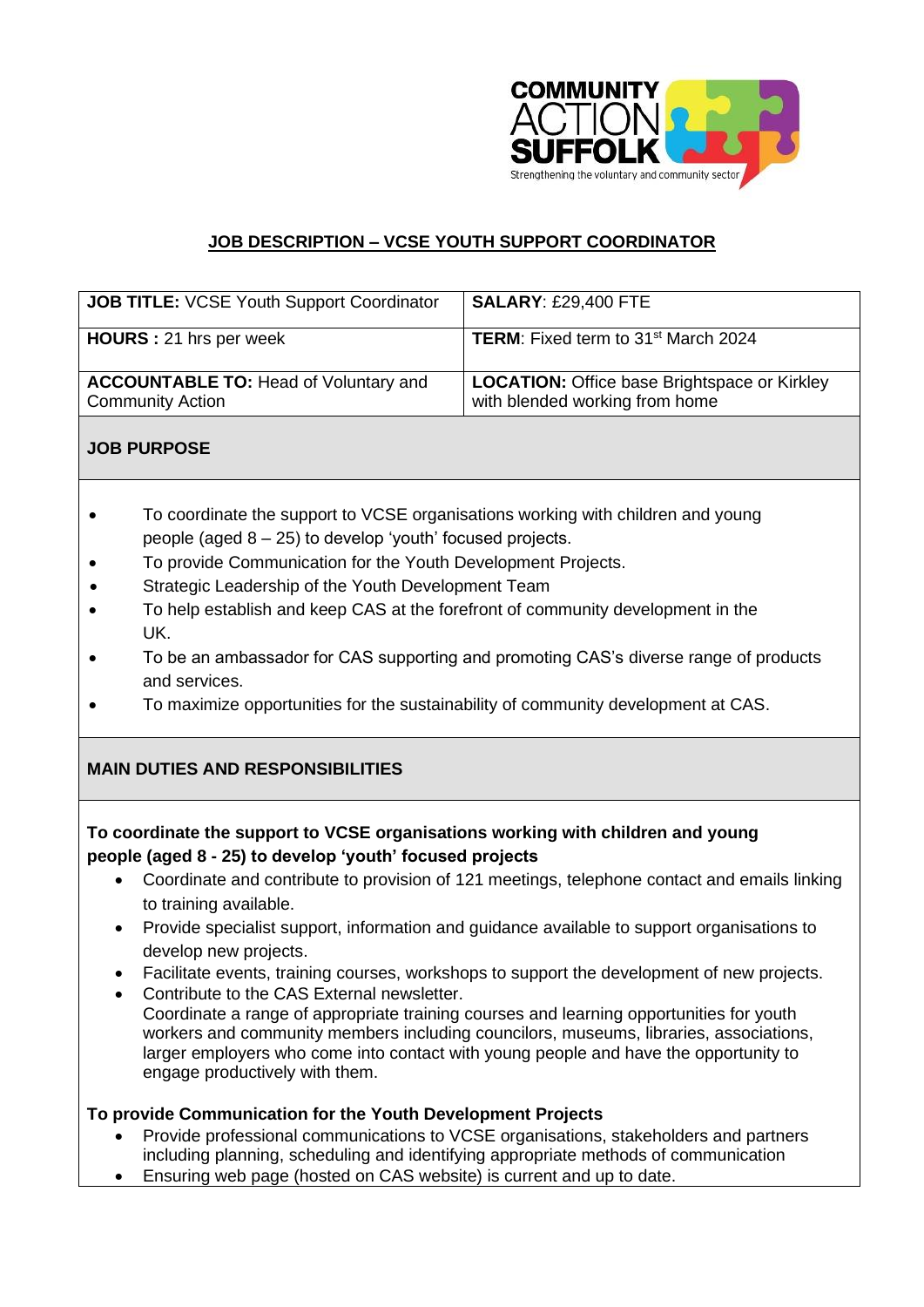- To co-ordinate communications and ensure that the CAS brand is applied consistently
- Use of a range of Social Media to promote the project.
- Create and co-deliver an innovative and engaging events and activities programme to connect young people and members of the local community.
- Maintain a peer to peer support network with opportunities for youth workers with a range of experience to actively engage in and encourage shared experiences to support each other and apply the principles of Reflective Practice to improve their youth work knowledge, skills and experience
- Provide content and resources (find and curate content) for the Online Centre of Youth Work Excellence (Hosted on Youth Infolink), promote events and share best practice.
- Prepare evaluation, monitoring and impact reports for key internal and external stakeholders.

## **Strategic Leadership of** t**he Youth Development Team**

- Provide day to day line management and support for the VCSE Youth Support Development Officers.
- Build strong and effective partnerships with key local public and voluntary sector stakeholders.
- Work in partnership with members of the Youth Focus Suffolk Steering Group.
- Working in partnership with statutory and other agencies connected with Youth and Community Development activity.

#### **To help establish and keep CAS at the forefront of community development in the UK**

• To keep up to date and research best practice in community development both at a national and international level and bring innovation into Suffolk

#### **To be an ambassador for CAS supporting and promoting CAS's diverse range of products and services**

- Develop and maintain an expert working knowledge about the diverse range of CAS's products and services and seek to raise awareness and promote these
- Contribute to the development of local and county wide marketing and communication strategies and plans and work with CAS's marketing team to promote CAS's community services offer both internally and externally

## **To maximize opportunities for the sustainability of community development at CAS**

- To continually scan and take advantage of funding and fundraising opportunities to help CAS meet their strategic objectives
- To develop relationships with the statutory, business and VCSE and position CAS as an organisation ready and able to support community development.

| <b>Qualifications</b>                               | A relevant degree and / or youth work qualification                                                                                                                                                                                                                                                                                                                                                                                                           |
|-----------------------------------------------------|---------------------------------------------------------------------------------------------------------------------------------------------------------------------------------------------------------------------------------------------------------------------------------------------------------------------------------------------------------------------------------------------------------------------------------------------------------------|
| Knowledge,<br><b>Experience and</b><br><b>Skill</b> | Demonstrable experience of community youth development.<br>$\bullet$<br>Ability to manage a diverse range of priorities and staff.<br>An excellent working knowledge of VCSE (voluntary and community<br>organisations and social enterprise) organisations and their<br>structures<br>Willingness to implement and develop an Asset Based Community<br>$\bullet$<br>Development approach.<br>Experience of Volunteering either professionally or personally. |

## **PERSON SPECIFICATION**